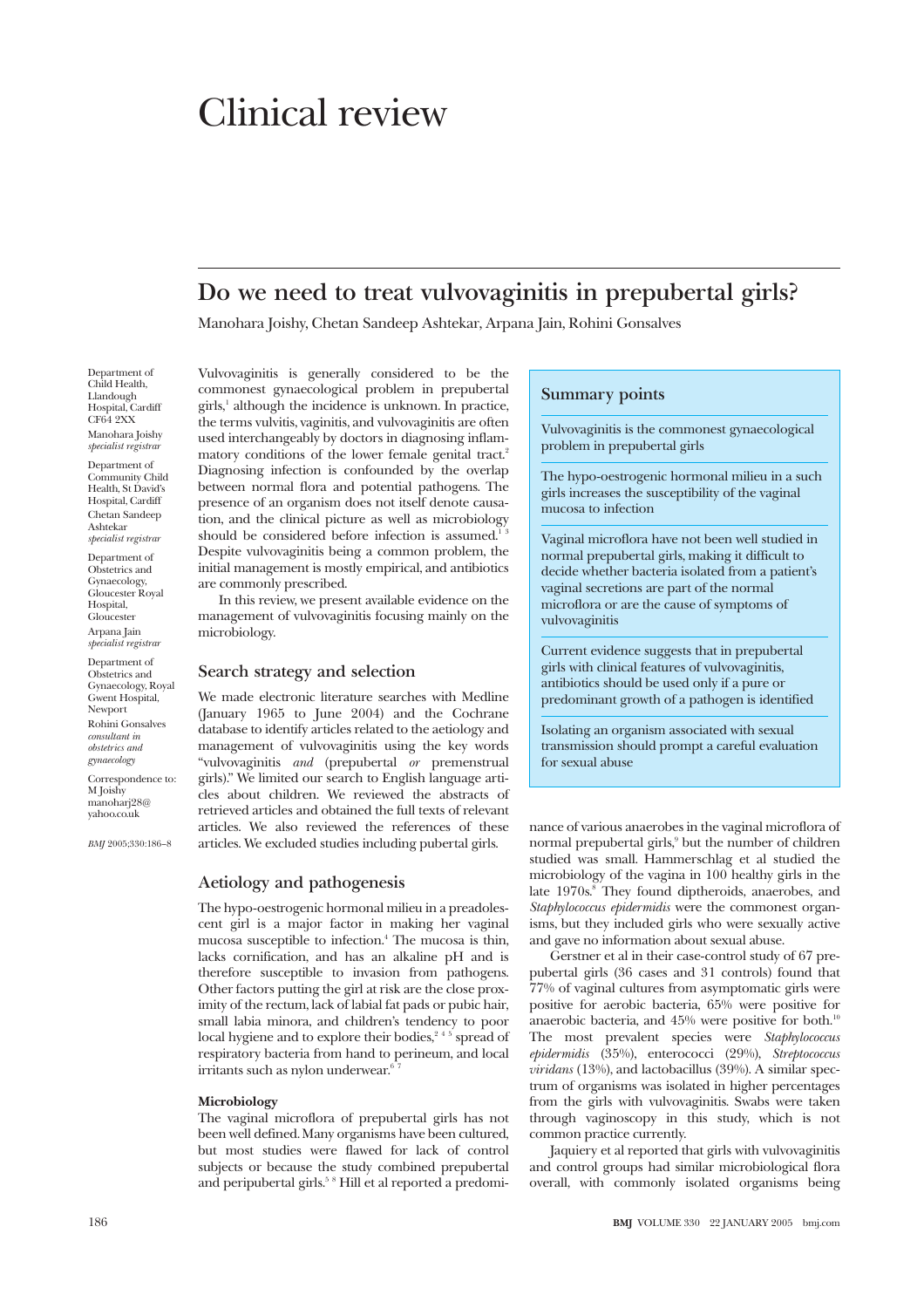mixed anaerobes, diphtheroids, coagulase negative staphylococci, and *Escherichia coli*. <sup>1</sup> Mixed anaerobes and *Streptococcus viridans* were significantly more common in the controls, whereas *Staphylococcus aureus* and group A streptococcus were more common among the cases. However, the numbers were small and failed to reach significance in the case group. No child in either group in this study<sup>1</sup> nor in that by Gerstner et al<sup>10</sup> had *Gardernella vaginalis*, *Trichomonas hominis*, urogenital mycoplasma, or *Neisseria gonorrhoeae* isolated in culture, and polymerase chain reaction amplification performed for *Chlamydia trachomatis* was negative for all specimens.<sup>1</sup>

*Haemophilus influenzae* and group Α β haemolytic streptococcus are thought to be pathogenic organisms in the vaginal region in children.<sup>11</sup> The incidence of group A  $\beta$  haemolytic streptococcus varies from 8% to  $47\%$ ,<sup>12 13</sup> and various studies suggest that this infection arises from previous respiratory or skin sources.<sup>3</sup> 13-15 Although studies have reported *H influenzae* to be the commonest single organism in children with vulvovaginitis, $\frac{11}{16}$  a recent study did not show similar results.3 The introduction of routine vaccination against *H influenzae* could explain this difference. Shigella is an uncommon cause of vulvovaginitis in prepubertal children, and, of those reported cases, the causative organism is *Shigella flexneri*. 17

Candida is usually not isolated in prepubertal girls, $1318$  but it may be found in girls with predisposing factors, such as a recent course of antibiotics, diabetes, or the wearing of diapers.2 Organisms associated with sexually transmitted diseases also can cause vulvovaginitis: finding *Neisseria gonorrhoeae* or *Chlamydia trachomatis* should prompt a careful evaluation for sexual abuse.<sup>2</sup>



Adults (top) and eggs (bottom) of the threadworm (*Enterobius* vermicularis) are a common cause of vulvovaginitis

#### **Clinical features of vulvovaginitis**

#### **Symptoms**

- Vaginal discharge  $(62-92\%)$ <sup>13</sup>
- Redness  $(82\%)^1$
- Soreness  $(74\%)^1$
- Itching  $(45-58\%)^{13}$
- Dysuria  $(19\%)^3$
- Bleeding  $(5-10\%)^{1/3}$

#### **Physical signs**

- Inflammation (redness of the introitus in  $87\%$ )<sup>1</sup>
- Excoriation of the genital area<sup>2</sup>
- Vaginal discharge

#### **Other causes**

Threadworms are a common cause of vulvovaginitis  $(fig)^{19}$  and should be considered in children whose major symptom is nocturnal perineal pruritus.<sup>3</sup> The possibility of sexual abuse should always be considered when a child presents with genital symptoms, $<sup>1</sup>$  particu-</sup> larly in the presence of rectal or genital bleeding, developmentally unusual sexual behaviour,<sup>20</sup> and recurrent or persistent symptoms. The presence of an organism normally associated with sexually transmitted infection is highly suggestive of sexual abuse.<sup>2</sup> Other uncommon causes include a foreign body in the vagina, lichen sclerosis, vaginal and cervical polyps, and tumours. $4\frac{5}{7}$ 

#### **Non-specific aetiology**

In 25-75% of girls with vulvovaginitis, a specific pathogen is not isolated.2 22 This may be due to non-specific irritation resulting from the use of bubble bath, soaps, or shampoos; poor hygiene; tight clothing; or faecal contamination.

#### **Clinical features and management**

The box shows the presenting symptoms and signs of vulvovaginitis. The most common and troublesome symptoms are vaginal discharge, pruritus, erythema,<sup>23</sup> and soreness.<sup>1</sup>

A detailed history and examination, including inspection of the genital area, are essential.<sup>11</sup> Swabs of vaginal secretions from the introitus should be obtained for gram staining, microscopy, and culture. The presence of leucocytes increased the likelihood of finding bacterial pathogens in one study.<sup>3</sup> In suspected cases of threadworm infection, a "sellotape test" may be undertaken, $111$  even though it is said to have a relatively low yield.<sup>3</sup> Urine microscopy and culture may be helpful in children with dysuria.

The available evidence suggests that vaginal secretions should be obtained for microbiological investigations, and antibiotics should be used only if a pure or predominant growth of a pathogen is identified.<sup>13</sup> Adult studies suggest that both the identity of the pathogen and the bacterial load are important in the development of infection.<sup>24 25</sup> Isolation of organisms that have a strong association with sexual transmission requires further investigation in accordance with the national guideline on the management of suspected sexually transmitted infections in children and young people.<sup>21</sup>